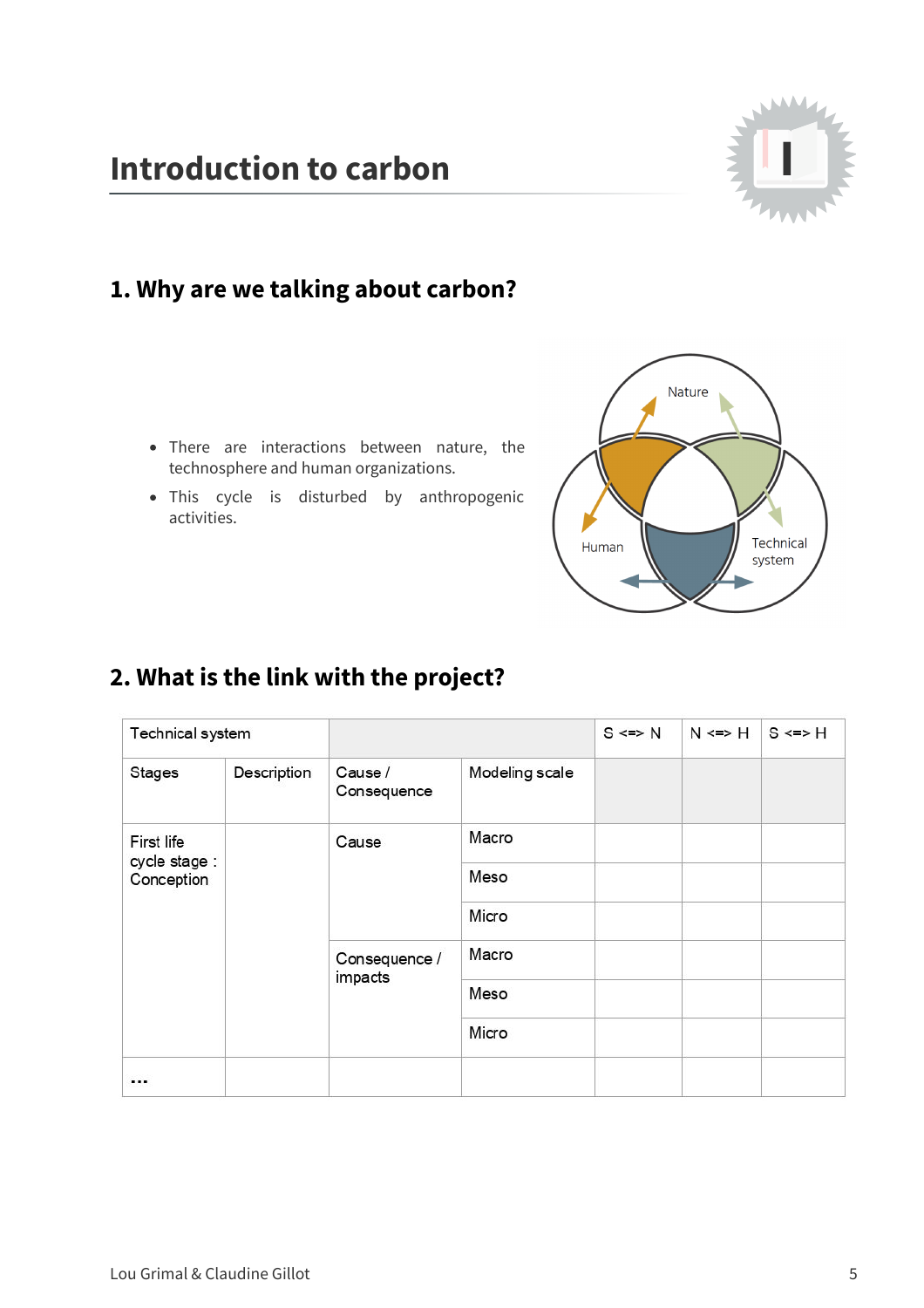## **3. What will you learn?**

- Know the different resevoirs of carbon and how the carbon cycle works.
- Know the anthropogenic causes of the disruption of the carbon cycle.

The competences developed are :

- systemic thinking
- critical thinking

#### **4. What is carbon?**

**Définition**

"Carbon : the building block of life. You may have heard this sentence, but have you fully considered what it really means? All living things are made of elements, the most abundant of which are, oxygen, carbon, hydrogen, nitrogen, calcium, and phosphorus. Of these, carbon is the best at joining with other elements to form compounds necessary for life, such as sugars, starches, fats, and proteins. Together, all these forms of carbon account for approximately half of the total dry mass of living things."